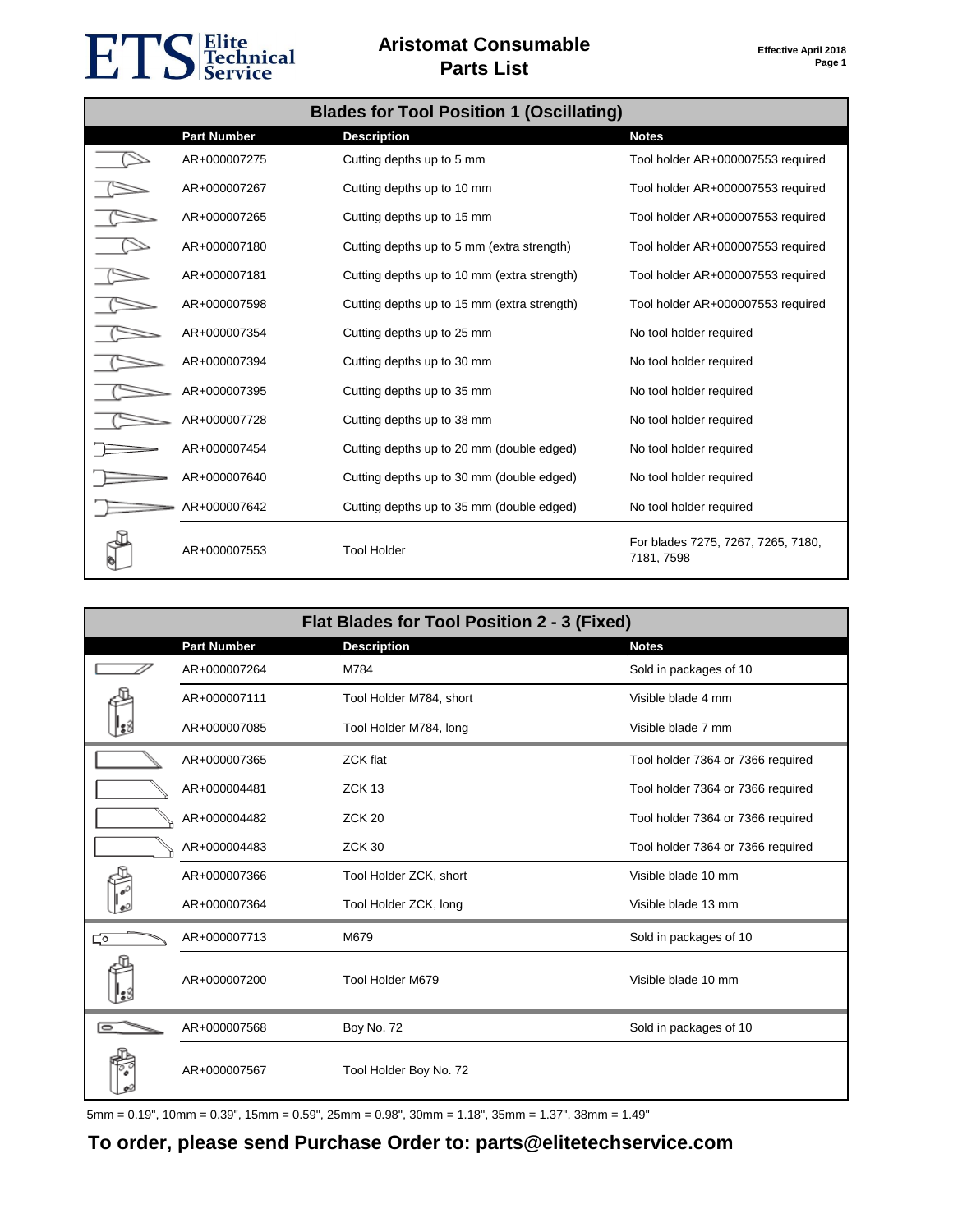

| <b>Blades for Tool Position 1 (Oscillating)</b> |                    |                    |                        |
|-------------------------------------------------|--------------------|--------------------|------------------------|
|                                                 | <b>Part Number</b> | <b>Description</b> | <b>Notes</b>           |
|                                                 | AR+000007659       | A400               | Sold in packages of 10 |
| ∥ئ                                              | AR+000007658       | Tool Holder A400   |                        |

| <b>Blades for Tool Position 2 and 3 (Fixed)</b> |                                                                     |                                   |  |
|-------------------------------------------------|---------------------------------------------------------------------|-----------------------------------|--|
| <b>Part Number</b>                              | <b>Description</b>                                                  | <b>Notes</b>                      |  |
| AR+000007750                                    | 16°, double-edged (white protective tip)                            | Tool holder 7735 or 4486 required |  |
| AR+000007131                                    | 35° (red protective tip)                                            | Tool holder 7735 or 4486 required |  |
| AR+000007132                                    | 35°, double-edged (black protective tip)                            | Tool holder 7735 or 4486 required |  |
| AR+000007864                                    | 35°, thin (blue protective tip)                                     | Tool holder 7735 or 4486 required |  |
| AR+000007452                                    | $60^{\circ}$                                                        | Tool holder 7735 or 4486 required |  |
| AR+000007735                                    | Tool Holder Ø3 mm                                                   | For blade 7750, 7131, 7132, 7864  |  |
| AR+000004486                                    | Tool Holder Ø3 mm,<br>Small Support Ø 10 mm<br>Kiss Cut Tool Holder | For blade 7131, 7132, 7750, 7864  |  |
| AR+000007662                                    | Tangential blade 30°/30°                                            | Sold in packages of 10            |  |
| AR+000007661                                    | Tool Holder Spring W                                                |                                   |  |

| Hole Puncher for Tool Position 2 and 3 (Fixed) |                    |                                       |                                     |
|------------------------------------------------|--------------------|---------------------------------------|-------------------------------------|
|                                                | <b>Part Number</b> | <b>Description</b>                    | <b>Notes</b>                        |
|                                                | AR+000007671       | $Ø2$ mm                               | For Multihead or Punching Device    |
|                                                | AR+000007673       | $Ø3$ mm                               | For Multihead or Punching Device    |
|                                                | AR+000007674       | $Ø4$ mm                               | For Multihead or Punching Device    |
|                                                | AR+000007680       | $Ø4.5$ mm                             | For Multihead or Punching Device    |
|                                                | AR+000007675       | $Ø5$ mm                               | For Multihead or Punching Device    |
|                                                | AR+000007676       | $\varnothing$ 6 mm                    | For Multihead or Punching Device    |
|                                                | AR+000007677       | $Ø7$ mm                               | For Multihead or Punching Device    |
|                                                | AR+000007678       | $Ø8$ mm                               | For Multihead or Punching Device    |
|                                                | AR+000007681       | $Ø9$ mm                               | For Multihead or Punching Device    |
|                                                | AR+000007682       | $Ø10$ mm                              | For Multihead or Punching Device    |
|                                                | AR+000007144       | Tool Holder for hole puncher Ø2-6 mm  | For Multihead                       |
|                                                | AR+000007729       | Tool Holder for hole puncher Ø8-10 mm | For Multihead                       |
|                                                | AR+000007683       | $Ø11$ mm                              | For Standalone Punching Device Only |
|                                                | AR+000007684       | $Ø12$ mm                              | For Standalone Punching Device Only |
|                                                | AR+000007685       | $Ø13$ mm                              | For Standalone Punching Device Only |
|                                                | AR+000007686       | $Ø14$ mm                              | For Standalone Punching Device Only |
|                                                | AR+000007687       | $Ø15$ mm                              | For Standalone Punching Device Only |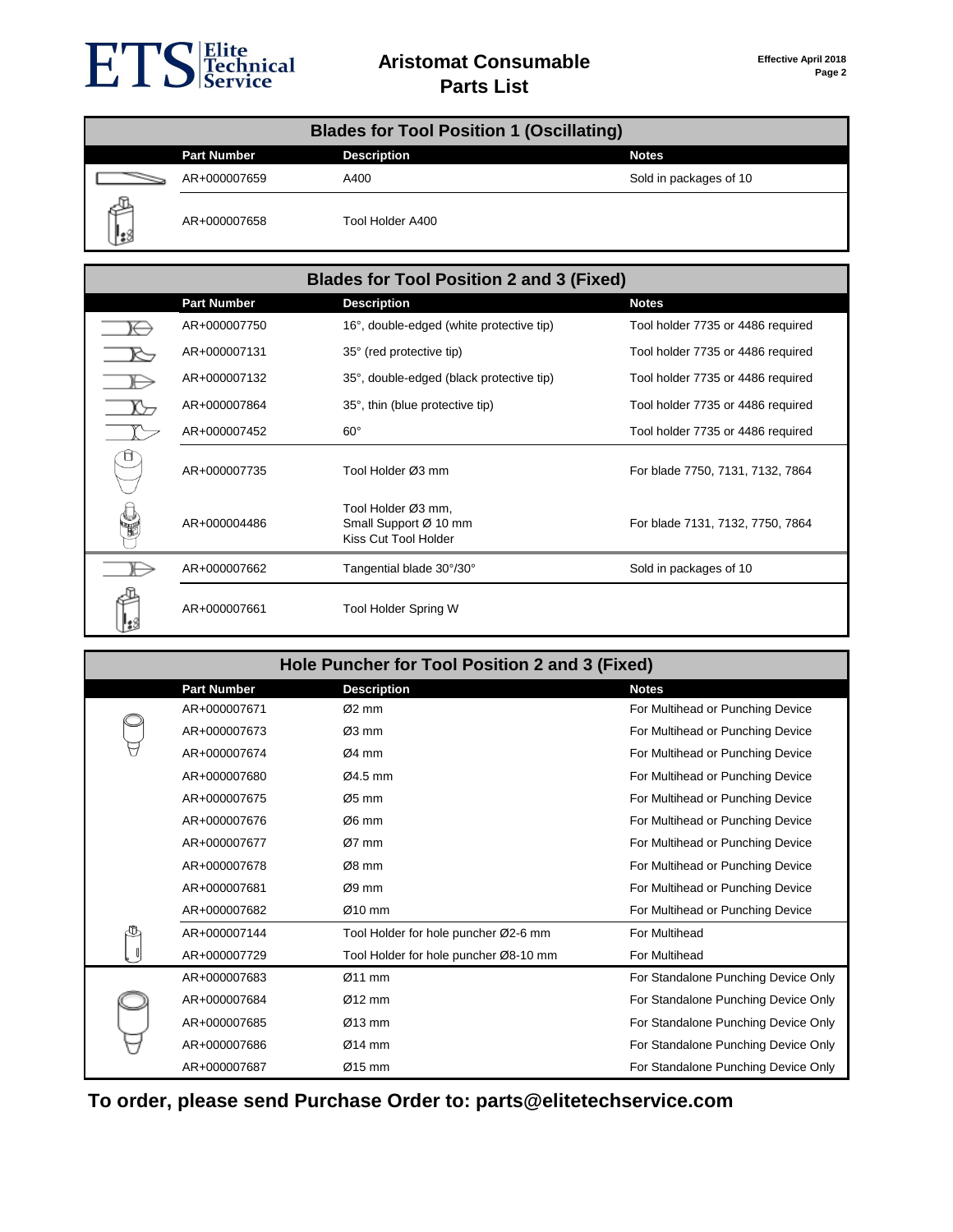

#### **Aristomat Consumable Parts List**

| <b>Marking Pen for Tool Position 2 and 3 (Fixed)</b> |                    |                                                          |                           |
|------------------------------------------------------|--------------------|----------------------------------------------------------|---------------------------|
|                                                      | <b>Part Number</b> | <b>Description</b>                                       | <b>Notes</b>              |
|                                                      | AR+000007655       | Ball point refill, black                                 |                           |
|                                                      | AR+000007368       | Tool Holder 0-2 mm                                       |                           |
|                                                      | AR+000007369       | Tool Holder 5-7 mm                                       |                           |
|                                                      |                    |                                                          |                           |
|                                                      |                    | <b>Creasing Wheels for Tool Position 2 and 3 (Fixed)</b> |                           |
|                                                      | <b>Part Number</b> | <b>Description</b>                                       | <b>Notes</b>              |
|                                                      | AR+000007704       | 2 pt                                                     |                           |
|                                                      | AR+000007705       | 3 pt                                                     |                           |
|                                                      | AR+000007706       | 4 pt                                                     |                           |
|                                                      | AR+000007091       | Combo Set (1x: 2, 3, 4 pt)                               |                           |
|                                                      | AR+000007732       | <b>Tool holder</b>                                       | Z-axis controlled         |
|                                                      | AR+000007711       | Tool holder                                              | Surface controlled; blue  |
|                                                      | AR+000007707       | R 1.5 for E- and F-flute                                 |                           |
|                                                      | AR+000007708       | R 3.3 for B- and BC-flute                                |                           |
|                                                      | AR+000007709       | R 7.0 for C-flute                                        |                           |
|                                                      | AR+000007092       | Combo Set (1x: R1.5, 3.3, 7)                             |                           |
| Ô                                                    | AR+000007733       | Tool holder                                              | Z-axis controlled         |
|                                                      | AR+000007560       | Tool holder                                              | Surface controlled; green |
|                                                      | AR+000007112       | $0.7$ mm, $60^\circ$                                     |                           |
|                                                      | AR+000007114       | 1.2 mm, 60°                                              |                           |
|                                                      | AR+000007350       | 1.4 mm, 60°                                              |                           |
|                                                      | AR+000007460       | Combo Set (1x: 0.7, 1.2, 1.4 mm)                         |                           |
|                                                      | AR+000007357       | 0.6 mm, 100°                                             |                           |
|                                                      | AR+000007358       | 1.4 mm, 100°                                             |                           |
|                                                      | AR+000007404       | 1.0 mm, 100°                                             |                           |
|                                                      | AR+000007461       | Combo Set (1x: 0.6, 1.0, 1.4 mm)                         |                           |
|                                                      | AR+000007733       | Tool holder                                              | Z-axis controlled         |
|                                                      | AR+000007560       | Tool holder                                              | Surface controlled; green |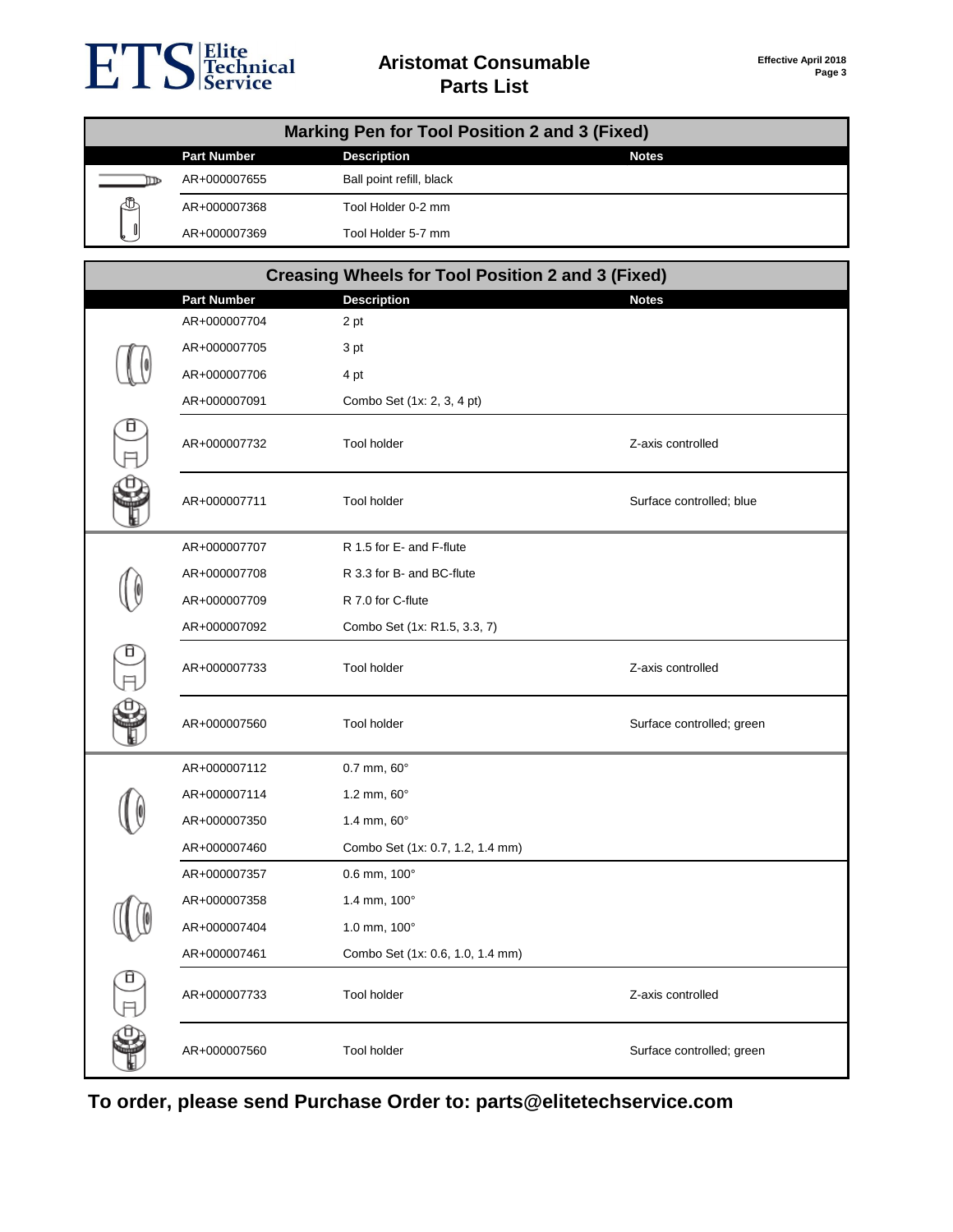# ETS Elite<br>
ETS Echnical

| <b>Creasing Wheels for Tool Position 2 and 3 (Fixed)</b> |                    |                                      |                           |  |
|----------------------------------------------------------|--------------------|--------------------------------------|---------------------------|--|
|                                                          | <b>Part Number</b> | <b>Description</b>                   | <b>Notes</b>              |  |
|                                                          | AR+000007496       | For PU and PP materials up to 0.6 mm |                           |  |
| O<br>ᆷ                                                   | AR+000007734       | Tool holder                          | Z-axis controlled         |  |
|                                                          | AR+000007490       | Tool holder                          | Surface controlled; green |  |

|            | <b>Circular Blades for Tool Position 2 and 3 (Fixed)</b> |                    |                            |  |
|------------|----------------------------------------------------------|--------------------|----------------------------|--|
|            | <b>Part Number</b>                                       | <b>Description</b> | <b>Notes</b>               |  |
|            | AR+000007263                                             | Ø25 mm x 0.6 mm    | Sold in packages of 10     |  |
| <b>BS1</b> | AR+000007031                                             | Tool holder BS 14  | With Ø14 mm distance piece |  |
|            | AR+000007018                                             | Tool holder BS 18  | With Ø18 mm distance piece |  |
|            | AR+000007077                                             | Ø25 mm x 0.3 mm    | Sold in packages of 10     |  |
|            | AR+000007078                                             | Tool holder BS 20  | With Ø20 mm distance piece |  |

| <b>Blade for BevelCut Option</b>                                                          |                    |                           |                       |  |
|-------------------------------------------------------------------------------------------|--------------------|---------------------------|-----------------------|--|
|                                                                                           | <b>Part Number</b> | <b>Description</b>        | <b>Notes</b>          |  |
| ᠊᠊ᢦ᠇<br>$\begin{array}{cccccccccccccc} \circ & \circ & \circ & \circ & \circ \end{array}$ | AR+000004485       | <b>Trapezoidal blades</b> | Sold in packages of 5 |  |
| حمی ک                                                                                     | AR+110936884       | Tool holder 45/18mm       |                       |  |

| <b>Down Holder</b> |                    |                        |              |  |
|--------------------|--------------------|------------------------|--------------|--|
|                    | <b>Part Number</b> | <b>Description</b>     | <b>Notes</b> |  |
| खन<br>S            | AR+000004071       | Heavy Duty Down Holder |              |  |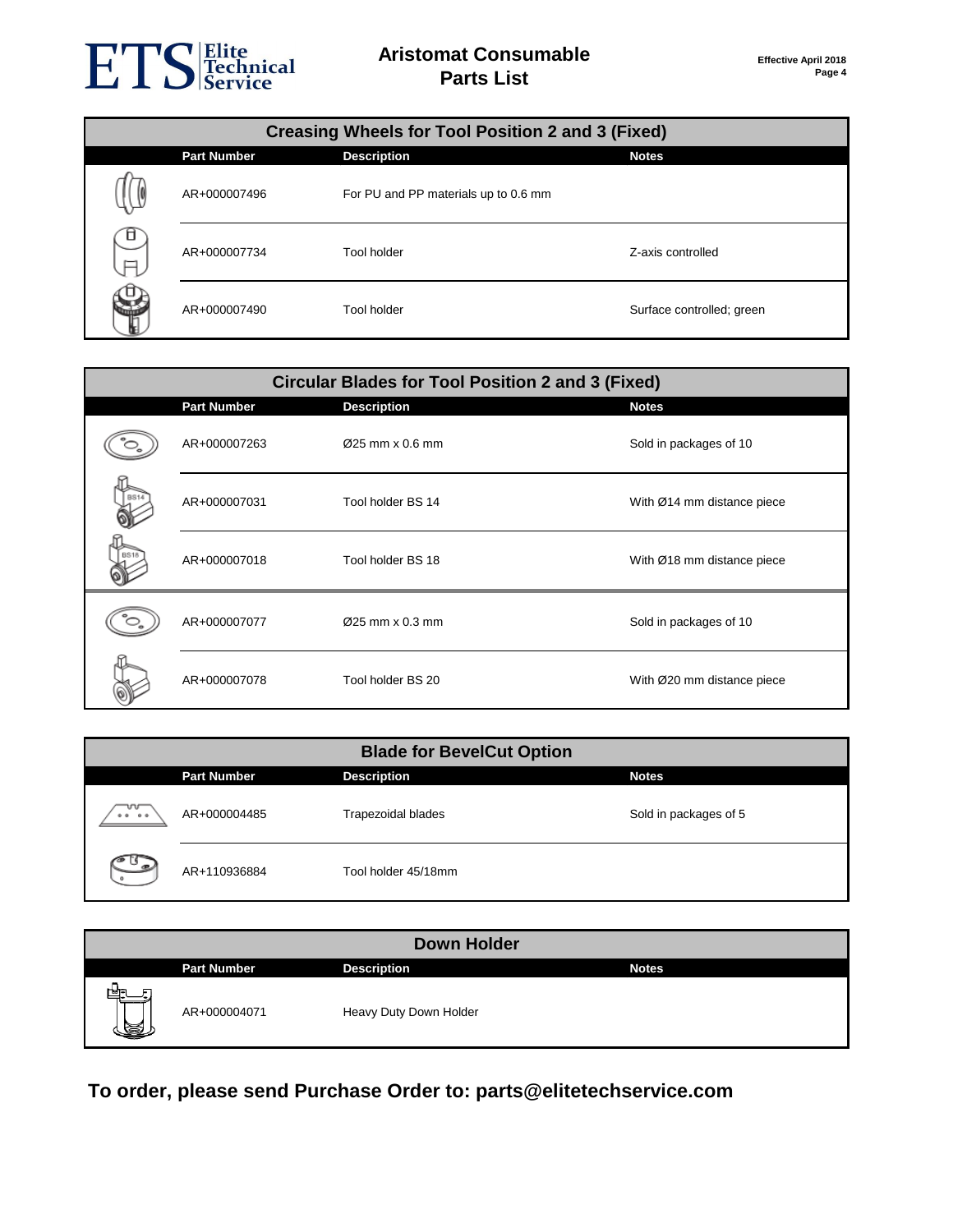### ETS Fechnical

|      | <b>Ball Point and Felt Tip Pens for Marking Devices Option</b> |                          |               |  |
|------|----------------------------------------------------------------|--------------------------|---------------|--|
|      | <b>Part Number</b>                                             | <b>Description</b>       | <b>Notes</b>  |  |
|      | AR+000007388                                                   | Ball point refill, blue  | Gas pressure  |  |
|      | AR+000007040                                                   | Ball point refill, black | Gas pressure  |  |
|      | AR+000007583                                                   | Tool holder              |               |  |
|      | AR+000007588                                                   | Limiter ring             |               |  |
| ⊲דוו | AR+2259033703                                                  | Felt tip - LUMICOLOR 318 | 0.6 mm; black |  |
|      | AR+000007582                                                   | Tool holder              |               |  |
|      | AR+000007588                                                   | Limiter ring             |               |  |

|                   |                    | <b>Protective Underlays</b>                          |                                  |
|-------------------|--------------------|------------------------------------------------------|----------------------------------|
|                   | <b>Part Number</b> | <b>Description</b>                                   | <b>Notes</b>                     |
|                   | AR+243134474       | 1.0 mm, Texon grey, two-part                         | Additional shipping cost applies |
| <b>TL-48</b>      | AR+243134475       | 2.5 mm, Texon grey, two-part                         | Additional shipping cost applies |
|                   | AR+243134476       | 5.5 mm, felt, one-part                               | Additional shipping cost applies |
|                   | AR+243133738       | 1.0 mm, Texon grey, two-part                         | Additional shipping cost applies |
| GL-610            | AR+243133734       | 2.5 mm, Texon grey, two-part                         | Additional shipping cost applies |
|                   | AR+243133741       | 5.5 mm, felt, one-part                               | Additional shipping cost applies |
|                   | AR+243133739       | 1.0 mm, Texon grey, two-part                         | Additional shipping cost applies |
| <b>GL-710</b>     | AR+243133735       | 2.5 mm, Texon grey, two-part                         | Additional shipping cost applies |
|                   | AR+243133740       | 5.5 mm, felt, one-part                               | Additional shipping cost applies |
| <b>Perforated</b> | AR+000004301       | PU $3 \text{ mm}$ , $1 \text{ m} \times 1 \text{ m}$ | Additional shipping cost applies |
| Mat               | AR+000004300       | $PU3$ mm, $2m \times 1m$                             | Additional shipping cost applies |

| <b>Conveyer Belts</b> |                    |                      |                                                          |
|-----------------------|--------------------|----------------------|----------------------------------------------------------|
|                       | <b>Part Number</b> | <b>Description</b>   | <b>Notes</b>                                             |
| TL-48                 | AR+237136080       | TL-48 Conveyer Belt  | Includes gluing kit, additional shipping<br>cost applies |
| GL-610                | AR+237137090       | GL-610 Conveyer Belt | Includes gluing kit, additional shipping<br>cost applies |
| GL-710                | AR+237137092       | GL-710 Conveyer Belt | Includes gluing kit, additional shipping<br>cost applies |